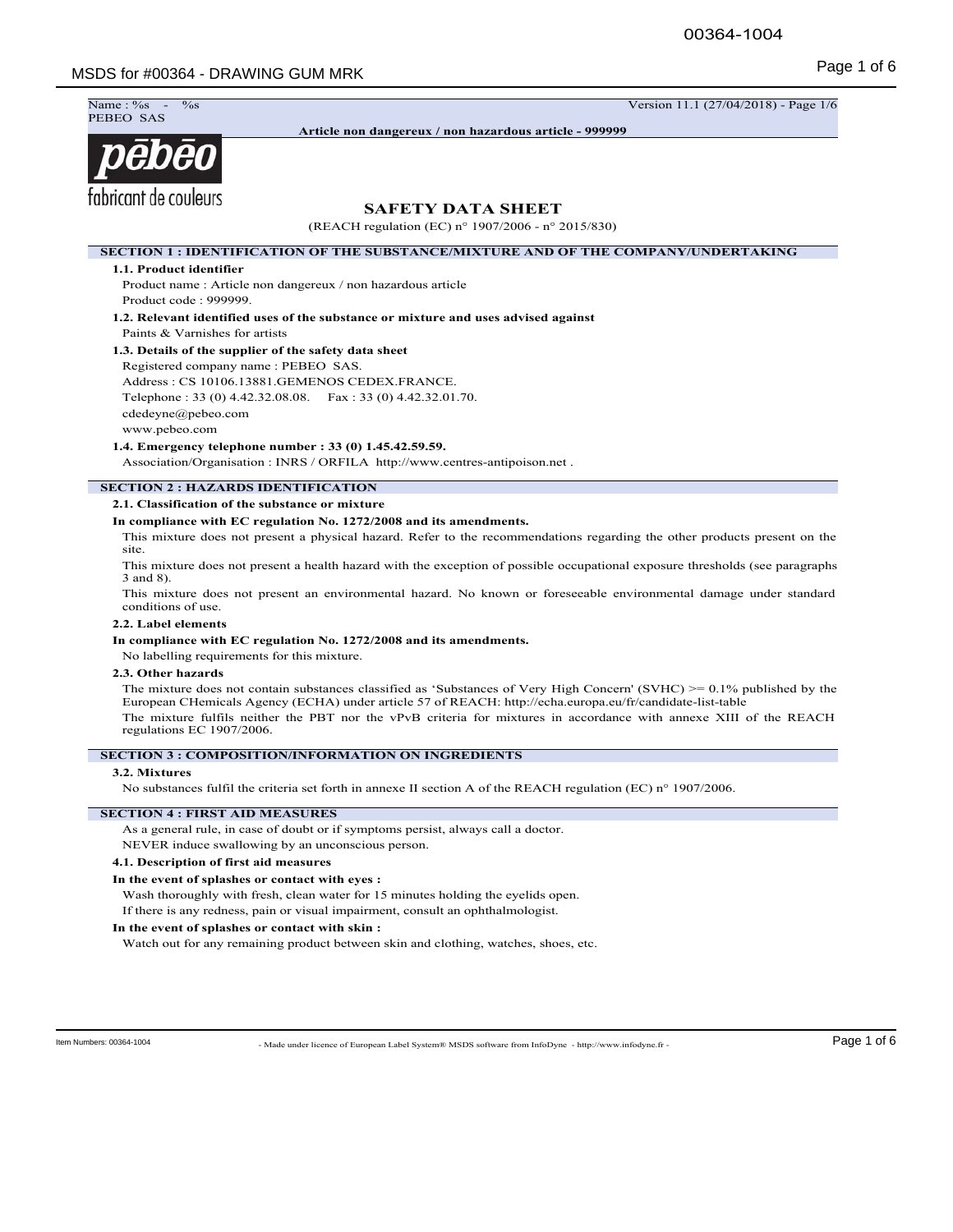| MSDS for #00364 - DRAWING GUM MRK                                                                             | Page 2 of 6                          |
|---------------------------------------------------------------------------------------------------------------|--------------------------------------|
| Name: %<br>$\%$ s<br>$\sim$<br>PEBEO SAS                                                                      | Version 11.1 (27/04/2018) - Page 2/6 |
| Article non dangereux / non hazardous article - 999999                                                        |                                      |
| In the event of swallowing:                                                                                   |                                      |
| Seek medical attention, showing the label.                                                                    |                                      |
| 4.2. Most important symptoms and effects, both acute and delayed<br>No data available.                        |                                      |
| 4.3. Indication of any immediate medical attention and special treatment needed<br>No data available.         |                                      |
| <b>ESECTION 5: FIREFIGHTING MEASURES</b>                                                                      |                                      |
| Non-flammable.                                                                                                |                                      |
| 5.1. Extinguishing media                                                                                      |                                      |
| $\triangleright$ Suitable methods of extinction                                                               |                                      |
| In the event of a fire, use :                                                                                 |                                      |
| - sprayed water or water mist                                                                                 |                                      |
| - foam                                                                                                        |                                      |
| - multipurpose ABC powder                                                                                     |                                      |
| - BC powder                                                                                                   |                                      |
| - carbon dioxide (CO2)                                                                                        |                                      |
| $\triangleright$ Unsuitable methods of extinction                                                             |                                      |
| In the event of a fire, do not use :                                                                          |                                      |
| - water jet                                                                                                   |                                      |
| 5.2. Special hazards arising from the substance or mixture                                                    |                                      |
| A fire will often produce a thick black smoke. Exposure to decomposition products may be hazardous to health. |                                      |
| Do not breathe in smoke.                                                                                      |                                      |
| In the event of a fire, the following may be formed :                                                         |                                      |
| - carbon monoxide (CO)                                                                                        |                                      |
| - carbon dioxide (CO2)                                                                                        |                                      |
| 5.3. Advice for firefighters                                                                                  |                                      |
| No data available.                                                                                            |                                      |
| <b>SECTION 6: ACCIDENTAL RELEASE MEASURES</b>                                                                 |                                      |
| 6.1. Personal precautions, protective equipment and emergency procedures                                      |                                      |
| Consult the safety measures listed under headings 7 and 8.                                                    |                                      |
| For first aid worker                                                                                          |                                      |
| First aid workers will be equipped with suitable personal protective equipment (See section 8).               |                                      |
| 6.2. Environmental precautions                                                                                |                                      |
| Prevent any material from entering drains or waterways.                                                       |                                      |

**6.3. Methods and material for containment and cleaning up**

Retrieve the product by mechanical means (sweeping/vacuuming).

# **6.4. Reference to other sections**

No data available.

# **SECTION 7 : HANDLING AND STORAGE**

Requirements relating to storage premises apply to all facilities where the mixture is handled.

# **7.1. Precautions for safe handling**

Always wash hands after handling.

#### **Fire prevention :**

Prevent access by unauthorised personnel.

**Recommended equipment and procedures :**

For personal protection, see section 8.

Observe precautions stated on label and also industrial safety regulations.

ltem Numbers: 00364-1004 **Page 2 of 6** - Made under licence of European Label System® MSDS software from InfoDyne - http://www.infodyne.fr -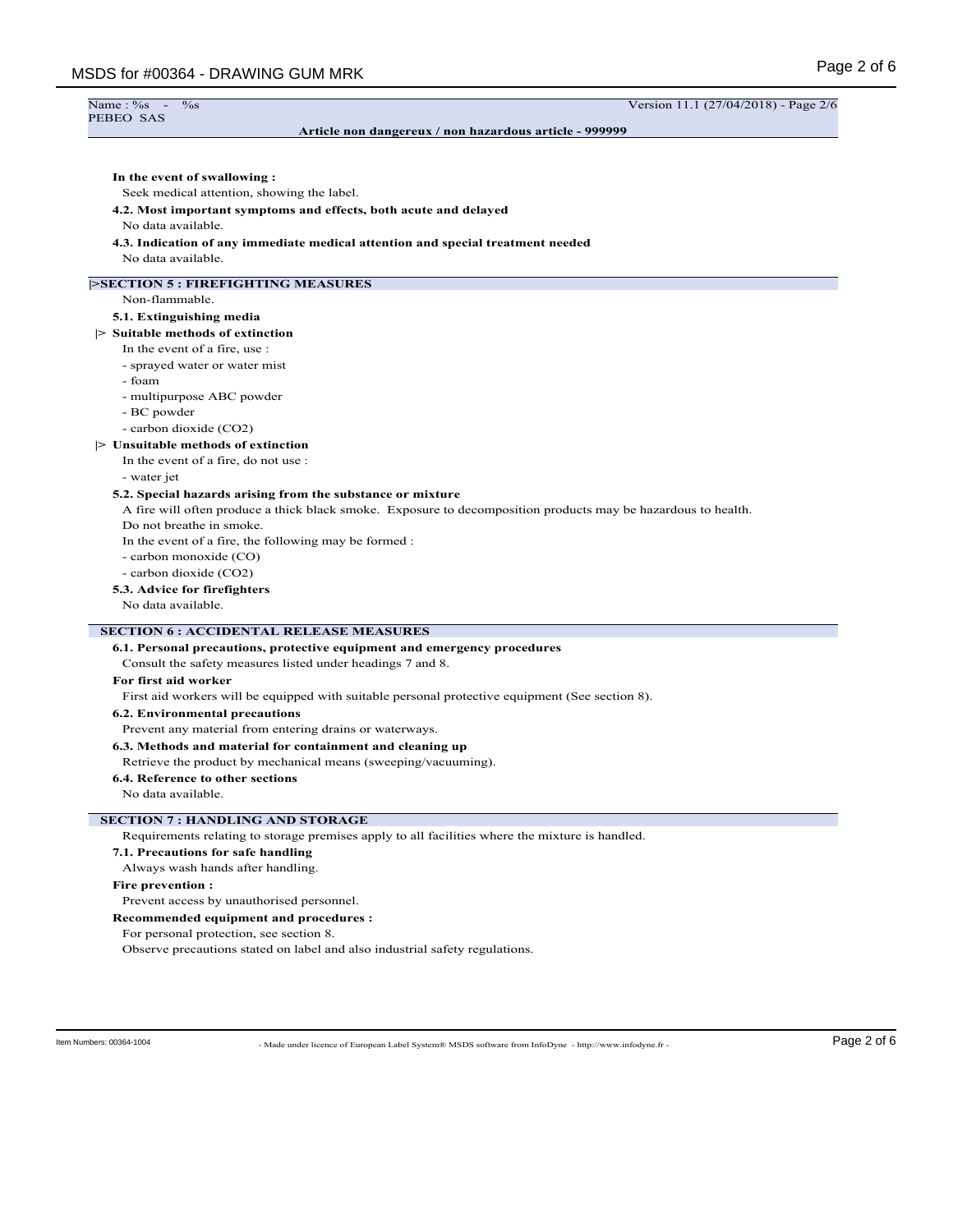# Name: %<br>PEBEO SAS

**Article non dangereux / non hazardous article - 999999**

 $\frac{\%}{\%}$  - Wersion 11.1 (27/04/2018) - Page 3/6

# **Prohibited equipment and procedures :**

No smoking, eating or drinking in areas where the mixture is used.

#### **7.2. Conditions for safe storage, including any incompatibilities**

No data available.

#### **Storage**

Keep out of reach of children.

#### **Packaging**

Always keep in packaging made of an identical material to the original.

**7.3. Specific end use(s)**

No data available.

# **|>SECTION 8 : EXPOSURE CONTROLS/PERSONAL PROTECTION**

**8.1. Control parameters**

# No data available.

#### **8.2. Exposure controls**

#### **Personal protection measures, such as personal protective equipment**

Pictogram(s) indicating the obligation of wearing personal protective equipment (PPE) :



Use personal protective equipment that is clean and has been properly maintained.

Store personal protective equipment in a clean place, away from the work area.

Never eat, drink or smoke during use. Remove and wash contaminated clothing before re-using. Ensure that there is adequate ventilation, especially in confined areas.

# **- Eye / face protection**

Avoid contact with eyes.

Use eye protectors designed to protect against liquid splashes

Before handling, wear safety goggles in accordance with standard EN166.

Before handling powders or dust emission, wear mask goggles in accordance with standard EN166.

#### **|> - Hand protection**

Wear suitable protective gloves in the event of prolonged or repeated skin contact.

**- Body protection**

Work clothing worn by personnel shall be laundered regularly.

After contact with the product, all parts of the body that have been soiled must be washed.

# **- Respiratory protection**

Avoid breathing dust.

Type of FFP mask :

Wear a disposable half-mask dust filter in accordance with standard EN149.

#### **|>SECTION 9 : PHYSICAL AND CHEMICAL PROPERTIES**

| 9.1. Information on basic physical and chemical properties       |               |
|------------------------------------------------------------------|---------------|
| <b>General information:</b>                                      |               |
| Physical state:                                                  | Solid.        |
| Important health, safety and environmental information<br>$\geq$ |               |
| $pH$ :                                                           | Not relevant. |
| Boiling point/boiling range:                                     | Not relevant. |
| Flash point interval :                                           | Not relevant. |
| Vapour pressure $(50^{\circ}$ C) :                               | Not relevant. |
| Density:                                                         | 1.0           |
| Water solubility:                                                | Insoluble.    |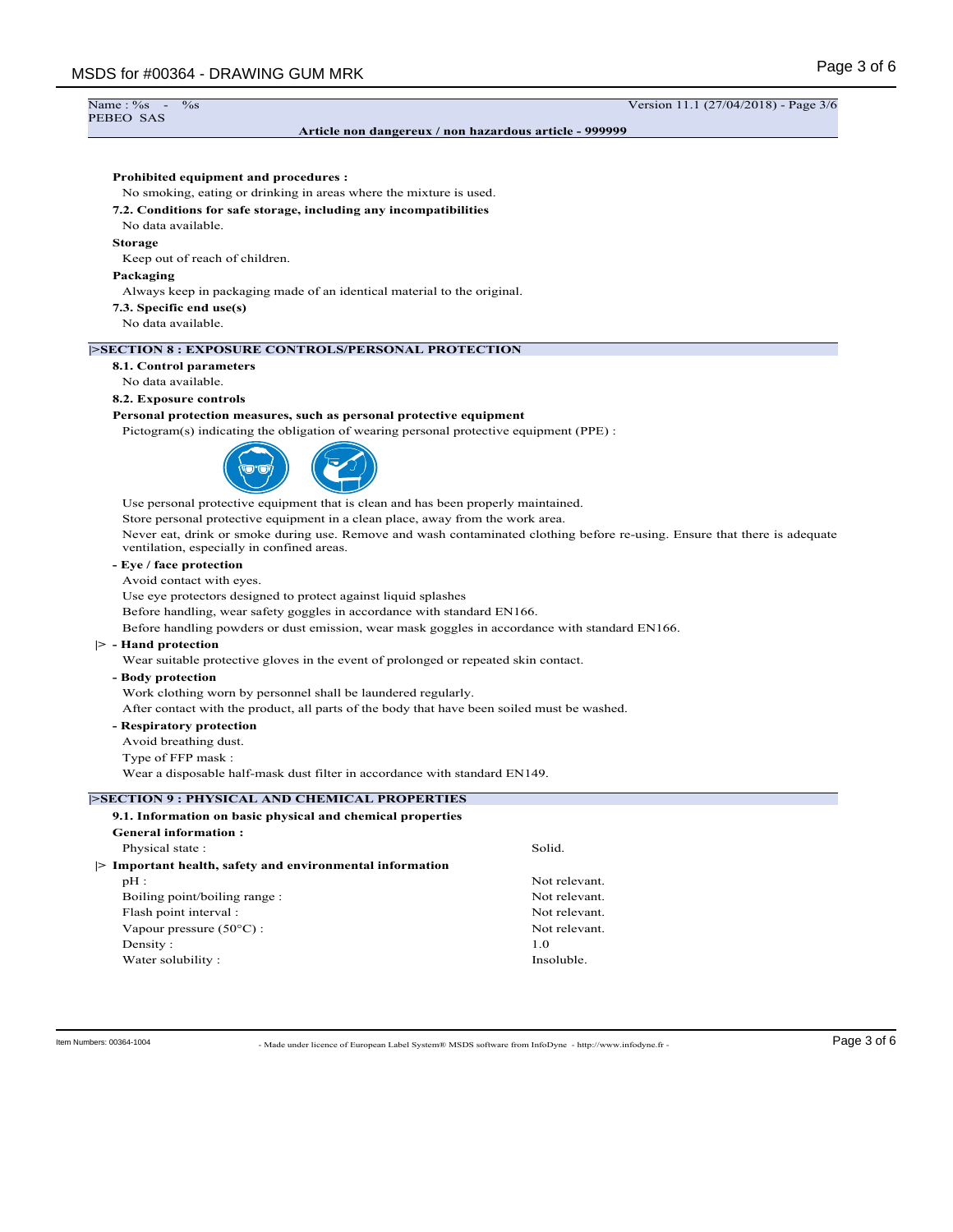| Name: $\%s$ -<br>$\%$ s                                                                    | Version 11.1 (27/04/2018) - Page 4/6 |  |
|--------------------------------------------------------------------------------------------|--------------------------------------|--|
| PEBEO SAS<br>Article non dangereux / non hazardous article - 999999                        |                                      |  |
|                                                                                            |                                      |  |
|                                                                                            |                                      |  |
| Melting point/melting range :                                                              | Not relevant.                        |  |
| Self-ignition temperature :                                                                | Not relevant.                        |  |
| Decomposition point/decomposition range :                                                  | Not relevant.                        |  |
| $> 9.2$ . Other information                                                                |                                      |  |
| $VOC(g/l)$ :                                                                               | $\bf{0}$                             |  |
| <b>SECTION 10 : STABILITY AND REACTIVITY</b>                                               |                                      |  |
| 10.1. Reactivity                                                                           |                                      |  |
| No data available.                                                                         |                                      |  |
| 10.2. Chemical stability                                                                   |                                      |  |
| This mixture is stable under the recommended handling and storage conditions in section 7. |                                      |  |
| 10.3. Possibility of hazardous reactions                                                   |                                      |  |
| No data available.                                                                         |                                      |  |
| 10.4. Conditions to avoid                                                                  |                                      |  |
| Avoid:                                                                                     |                                      |  |
| - formation of dusts                                                                       |                                      |  |
| Dusts can form an explosive mixture with air.                                              |                                      |  |
| 10.5. Incompatible materials                                                               |                                      |  |
| 10.6. Hazardous decomposition products                                                     |                                      |  |
| The thermal decomposition may release/form :                                               |                                      |  |
| - carbon monoxide (CO)                                                                     |                                      |  |
| - carbon dioxide (CO2)                                                                     |                                      |  |
| <b>SECTION 11 : TOXICOLOGICAL INFORMATION</b>                                              |                                      |  |
| 11.1. Information on toxicological effects                                                 |                                      |  |
| No data available.                                                                         |                                      |  |
| 11.1.1. Substances                                                                         |                                      |  |
| No toxicological data available for the substances.                                        |                                      |  |
| 11.1.2. Mixture                                                                            |                                      |  |
| No toxicological data available for the mixture.                                           |                                      |  |
| <b>SECTION 12 : ECOLOGICAL INFORMATION</b>                                                 |                                      |  |
| 12.1. Toxicity                                                                             |                                      |  |
| 12.1.2. Mixtures                                                                           |                                      |  |
| No aquatic toxicity data available for the mixture.                                        |                                      |  |
| 12.2. Persistence and degradability                                                        |                                      |  |
| No data available.                                                                         |                                      |  |
| 12.3. Bioaccumulative potential                                                            |                                      |  |
| No data available.                                                                         |                                      |  |
| 12.4. Mobility in soil                                                                     |                                      |  |
| No data available.                                                                         |                                      |  |
| 12.5. Results of PBT and vPvB assessment                                                   |                                      |  |
| No data available.                                                                         |                                      |  |
| 12.6. Other adverse effects                                                                |                                      |  |
| No data available.                                                                         |                                      |  |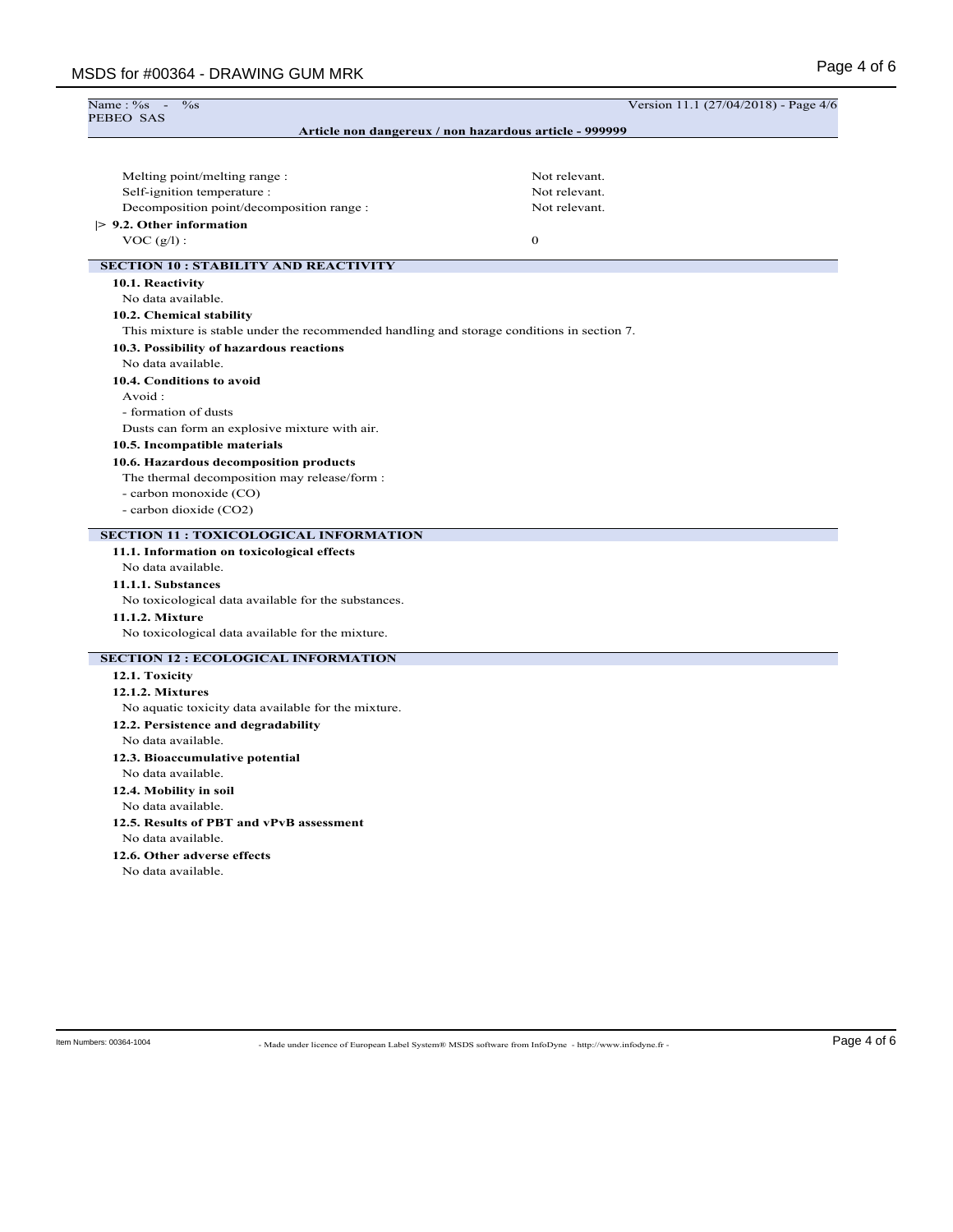```
PEBEO SAS
```
**Article non dangereux / non hazardous article - 999999**

Name : %s - %s Version 11.1 (27/04/2018) - Page 5/6

# **|>SECTION 13 : DISPOSAL CONSIDERATIONS** Proper waste management of the mixture and/or its container must be determined in accordance with Directive 2008/98/EC. **13.1. Waste treatment methods** Do not pour into drains or waterways. **Waste :** Waste management is carried out without endangering human health, without harming the environment and, in particular without risk to water, air, soil, plants or animals. Recycle or dispose of waste in compliance with current legislation, preferably via a certified collector or company. Do not contaminate the ground or water with waste, do not dispose of waste into the environment. **Soiled packaging :** Empty container completely. Keep label(s) on container. Give to a certified disposal contractor. **|> Codes of wastes (Decision 2014/955/EC, Directive 2008/98/EEC on hazardous waste) :** 20 01 27 \* paint, inks, adhesives and resins containing dangerous substances **SECTION 14 : TRANSPORT INFORMATION** Exempt from transport classification and labelling. **14.1. UN number** - **14.2. UN proper shipping name** - **14.3. Transport hazard class(es)** - **14.4. Packing group** - **14.5. Environmental hazards** - **14.6. Special precautions for user** -

# **|>SECTION 15 : REGULATORY INFORMATION**

**15.1. Safety, health and environmental regulations/legislation specific for the substance or mixture**

# **|> - Classification and labelling information included in section 2:**

The following regulations have been used:

- EU Regulation No. 1272/2008 amended by EU Regulation No. 2017/776 (ATP 10)

**- Container information:** No data available.

**- Particular provisions :**

- No data available.
- **Standardised American system for the identification of hazards presented by the product in view of emergency procedures (NFPA 704) :**

NFPA 704, Labelling: Health=0 Inflammability=1 Instability/Reactivity=1 Specific Risk=none



**15.2. Chemical safety assessment** No data available.